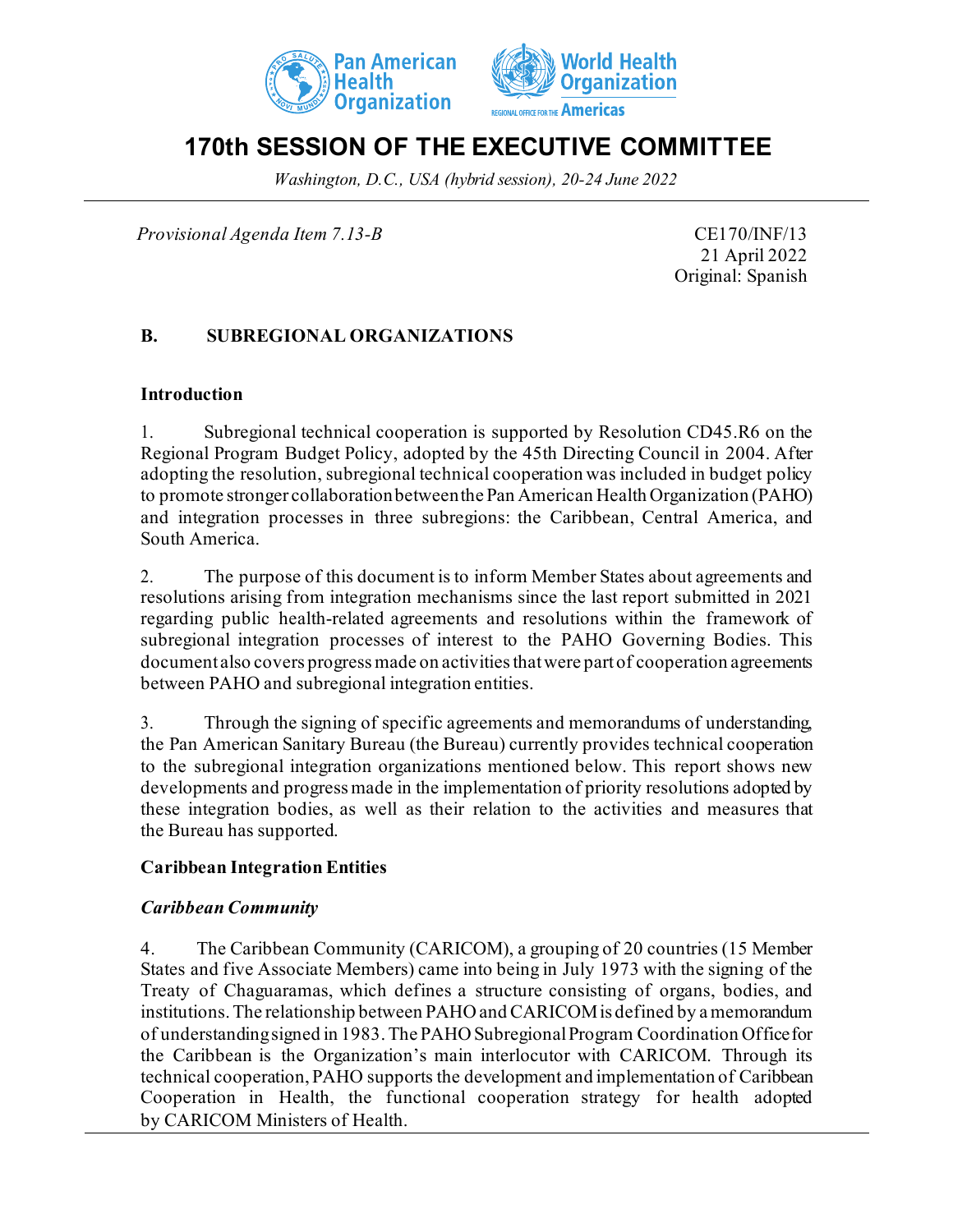## *Conference of Heads of Government*

5. Between March 2021 and February 2022, two regular meetings and one special meeting of the Conference of Heads of Government were held, where the Heads urged the following actions to be taken:

## a) Regarding COVID-19:

- i. That equitable access to vaccines is ensured for the entire Caribbean.
- ii. That the CARICOM Secretariat continue to collaborate with CARPHA, the Pan American Health Organization (PAHO), regional nursing, medical and allied health professional bodies and institutions, to identify strategies and policy guidelines to address vaccine hesitancy, using an evidence-based approach.
- iii. That the CARICOM Secretariat mobilize resources to support the implementation of communications and other initiatives to address vaccine hesitancy at the regional and national levels.
- iv. That Member States continue to support the multi-sectoral and inter-sectoral regional public health response to the COVID-19 crisis.
- v. That a regional strategy for manufacturing vaccines in the Region be explored.
- b) Regarding Anti-microbial Resistance
	- i. That multi-sectoral AMR national action plans be established in line with the One Health approach including integrated AMR surveillance systems for the human, animal, plant and environmental sectors.
- c) Regarding Climate Change
	- i. That, post-COP26, Caribbean Member States work collectively with international institutions to obtain adequate financing to address climate change-related impacts, including the elaboration of adaptation plans.

# *Council for Human and Social Development*

6. Annually, CARICOM convenes the Council for Human Social Development (COHSOD), which works to promote health, education, and living and working conditions in the subregion. COHSOD held its 41st meeting virtually in October 2021. At this meeting, it reviewed the latest available data on the COVID pandemic and considered public health measures to make the subregion safer for international travel and to ensure both access to and uptake of vaccinations to reach herd immunity. The meeting also reviewed measures to combat NCDs, in particular the development of Front of Package Labeling (FOPL) standards for the Caribbean. The meeting considered policy actions to strengthen human resources for health (including addressing vaccine hesitancy among health care workers), actions to strengthen climate resilient health systems in the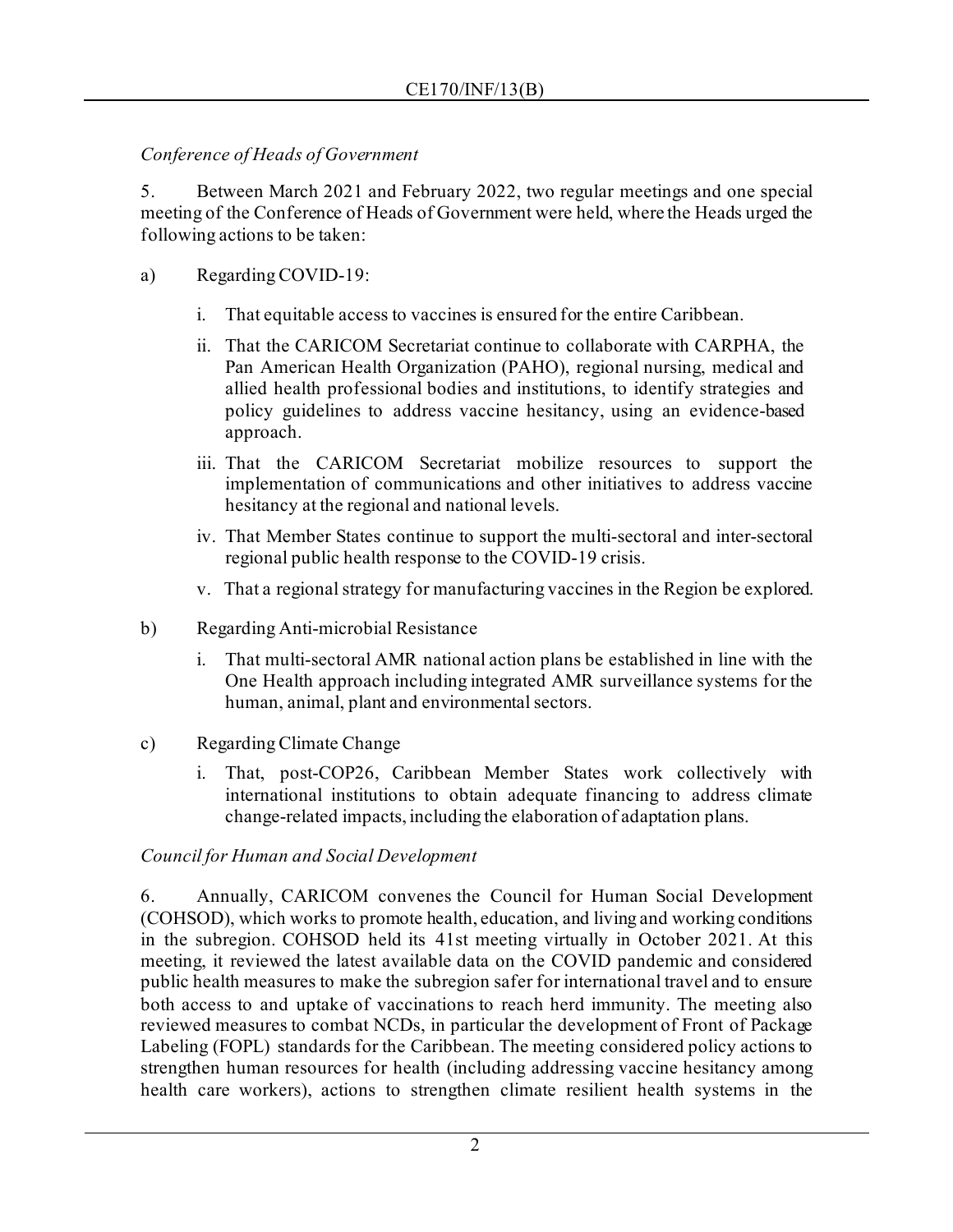Caribbean, and options to strengthen Member State capacity to prevent and manage heart attacks.

## **Central American Integration Entities**

## *Central American Integration System*

7. The Central American Integration System (SICA) is the institutional integration framework of the Central American region. It was established on 13 December 1991 under the Protocol to the Charter of the Organization of Central American States (OCAS), or Tegucigalpa Protocol, signed by the States of Costa Rica, El Salvador, Guatemala, Honduras, Nicaragua, and Panama. Belize (2000) and the Dominican Republic (2013) joined later as full members.

8. SICA operates through various organs and secretariats, and the Bureau participates in several activities with some of them, especially those related to health, environment, social affairs, municipalities and communities, education, Afrodescendant populations, and indigenous populations. Most activities are jointly implemented with the Executive Secretariat of the Council of Ministers of Health of Central America and the Dominican Republic (SE-COMISCA) and the Central American Commission on Environment and Development (CCAD).

9. On 12 March 2020, a statement on the COVID-19 pandemic was issued by the heads of State and Government of Belize, Costa Rica, the Dominican Republic, Guatemala, Honduras, Nicaragua, and Panama: "Central America united against the coronavirus" requested that SICA Member States adopt the necessary actions to control the pandemic, working within the framework established by PAHO and the World Health Organization (WHO) to advance measures to contain, reduce, and control COVID-19.

## *Council of Ministers of Health of Central America and the Dominican Republic*

10. The Council of Ministers of Health of Central America and the Dominican Republic (COMISCA) is part of SICA and its purpose is to identify and prioritize health issues in the subregion. COMISCA normally convenes every six months and is the main subregional forum for analysis, deliberation, and presentation of proposals by the health ministers. Its current strategic plan for the period 2018–2021 is being updated; the new plan is expected to be available in the first half of 2022. Additionally, its framework is guided by the SICA Regional Health Policy 2015–2022 and the Health Plan for Central America and the Dominican Republic 2021–2025.

11. On 1 October 2019, the Health Cooperation Strategy was formalized between the parties, establishing work to be done by 2025. This strategy is based on the cooperation agreement between the Bureau and the SICA General Secretariat signed in 1995, and the cooperation agreement with COMISCA formalized in December 2017. In 2019, the Bureau opted to change the cooperation modality and reduce the subregional structure while maintaining the cooperation program for this subregion.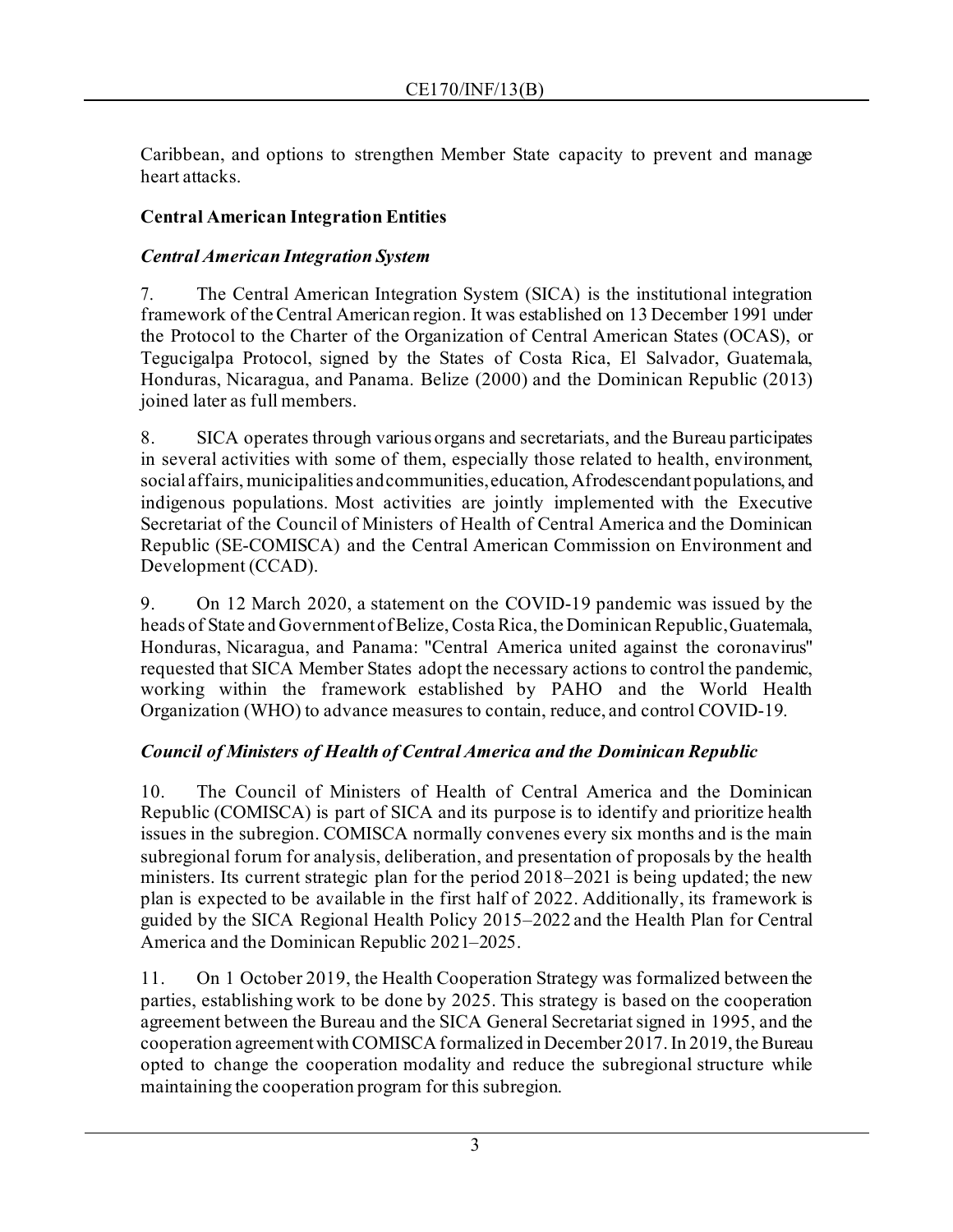## *Virtual Regular Meetings of the Council of Ministers of Health*

12. The 54th Regular Meeting of COMISCA was held virtually on 17-18 June 2021, with Costa Rica assuming the pro tempore presidency. At this meeting, the new Health Plan for Central America and the Dominican Republic 2021–2025 was approved. In relation to this plan, it should be noted that SE-COMISCA included the issues of regional response capacity to address climate change, as well as initiatives to promote population and environmental well-being, with the principle of gender equality. At this meeting, the new Executive Secretary was elected for the period from July 2021 to June 2025. Costa Rica assumed the pro tempore presidency for the first semester of 2021.

- a) COMISCA Resolution 02-2021: Approval of the Health Plan for Central America and the Dominican Republic 2021–2025, which is presented as the strategic technical instrument to operationalize the SICA Regional Health Policy 2015-2022. This plan's approach incorporates analysis of inequalities in the social determinants of health, universal access and universal health coverage, and the Sustainable Development Goals.
- b) COMISCA Resolution 03-2021: Approval of the final report of the Regional Study on Equity and Fertility in Adolescents in Central America and the Dominican Republic, carried out by the Bureau, the United Nations Population Fund (UNFPA), the countries' technical teams, and SE-COMISCA. SE-COMISCA was requested, with the collaboration of PAHO, UNFPA, and other cooperation partners, to support countries in implementing the recommendations arising from this study.
- c) COMISCA Resolution 04-2021: The roadmap for SICA's regional implementation of the Strategy and Plan of Action on Health Promotion in the Context of the Sustainable Development Goals 2019–2030 (Document CD57/10 [2019]) was approved and SE-COMISCA was instructed to develop coordination with the ministries and secretariats of health of Central America and the Dominican Republic, as well as the specialized technical group on health promotion, for socialization of the roadmap, validation of targets, and identification of potential sources of financing, with PAHO support.
- d) COMISCA Resolution 05-2021: Approval of the proposal to realign activities of the Mesoamerican Public Health System and the Mesoamerica Integration and Development Project (Mesoamerica Project), in order to avoid duplication of actions and competition for partners and potential projects. SE-COMSICA was instructed to develop a work plan in this regard, together with the Executive Directorate of the Mesoamerica Project.
- e) COMISCA Resolution 06-2021: Approval of the Strategy for Comprehensive Management of Disaster and Emergency Risk from the Perspective of Health in Central America and the Dominican Republic, in order to prevent, mitigate, and respond in a timely manner to the needs of vulnerable population in the countries of the region. SE-COMISCA was requested to support countries in the implementation of the strategic lines of the strategy, with the support of PAHO,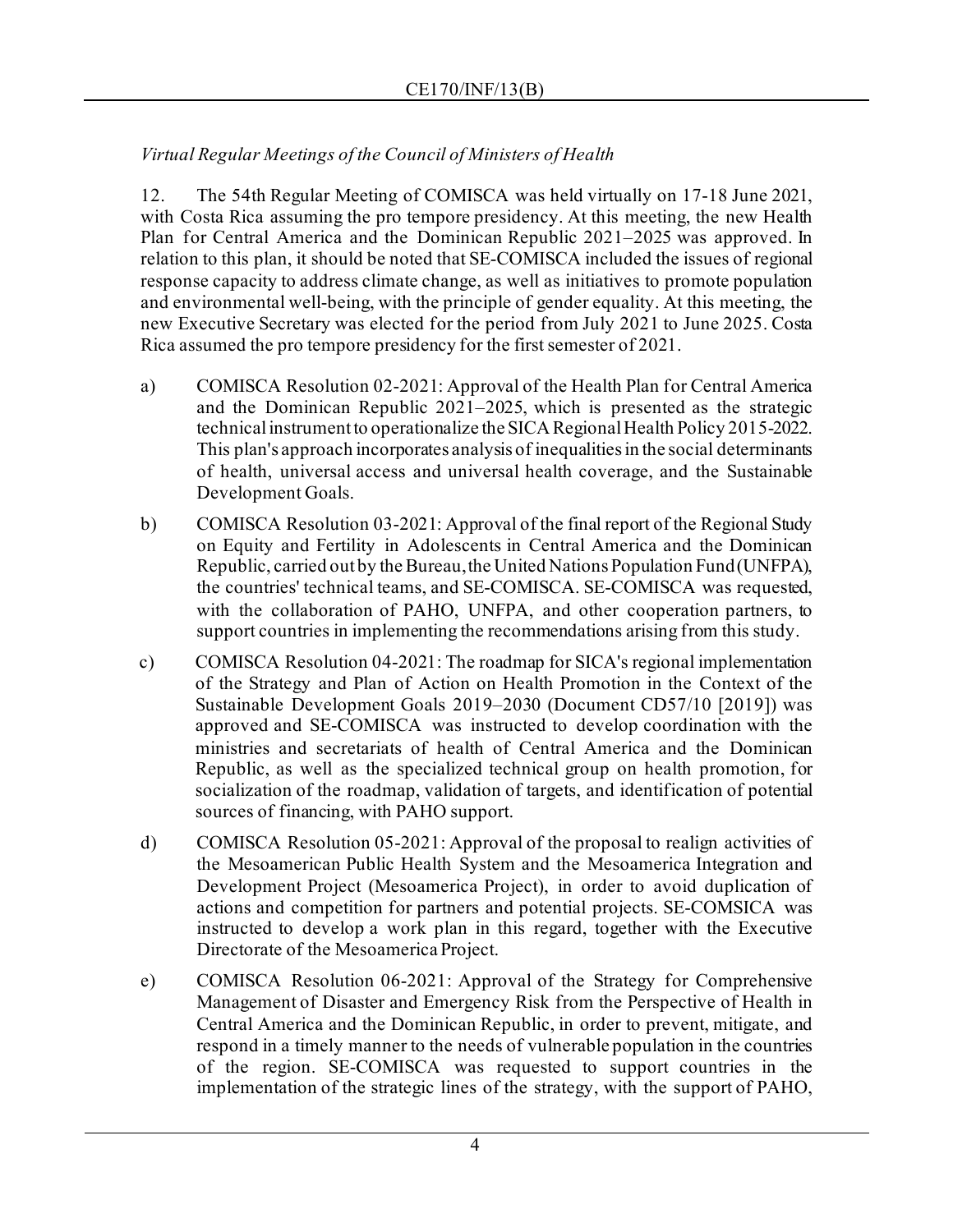Centers for Disease Control and Prevention (CDC) of the United States of America, and other cooperation partners.

f) COMISCA Resolution 07-2021: Approval of the Regional Strategic Plan for HIV 2021–2026 and the Regional Strategy for Sustainability of the HIV Response in Central America 2021–2026, in order to achieve a sustainable response and meet the targets in order to end the human immunodeficiency virus (HIV) epidemic by 2030.

13. The 55th Regular Meeting of COMISCA was held virtually on 9-10 December 2021, with Guatemala assuming the pro tempore presidency. This meeting analyzed the proposal for the new SE-COMISCA Strategic Planning 2022–2025 and adjustments to COMISCA Regulation 01–2017, regarding the organization and operation of COMISCA and its Executive Secretariat.

a) COMISCA Resolution 15-2021: In relation to the evaluation of capacities to implement the International Health Regulations in Central America, there was an expressed need to conduct joint external evaluations and to request that CDC and PAHO provide technical and financial support for Member States that had not yet carried them out.

14. Panama assumed the pro tempore presidency of COMISCA for the first semester of 2022. In the second semester, this will be assumed by the Dominican Republic.

## *Central American Commission on Environment and Development*

15. The Central American Commission on Environment and Development (CCAD) was established with the mission of developing a regional regimen of cooperation and environmental integration that contributes to improving the quality of life of the populations of its Member States. Its areas of work focus on environmental governance and it is responsible for coordination of the SICA Regional Environmental Framework Strategy 2021–2025 and the Regional Strategy on Climate Change. Within the framework of health and the environment, PAHO and CCAD have been working jointly in the construction of these strategic plans addressing air quality, climate change, and health.

16. Meetings of liaison officers from CCAD and the Council of Ministers of the Environment were held on 16-17 February 2022. A memorandum of understanding between PAHO and CCAD established the basis for cooperation between the two organizations on joint activities that favor innovation and help to strengthen capacities and actions on health and environmental issues in the SICA subregion. In this regard, the following areas of cooperation have been identified: climate change, chemical safety, air quality, and water quality.

# *Mesoamerican Integration and Development Project*

17. The Mesoamerica Integration and Development Project, or Mesoamerica Project, is a mechanism created by 10 Mesoamerican countries (Belize, Colombia, Costa Rica,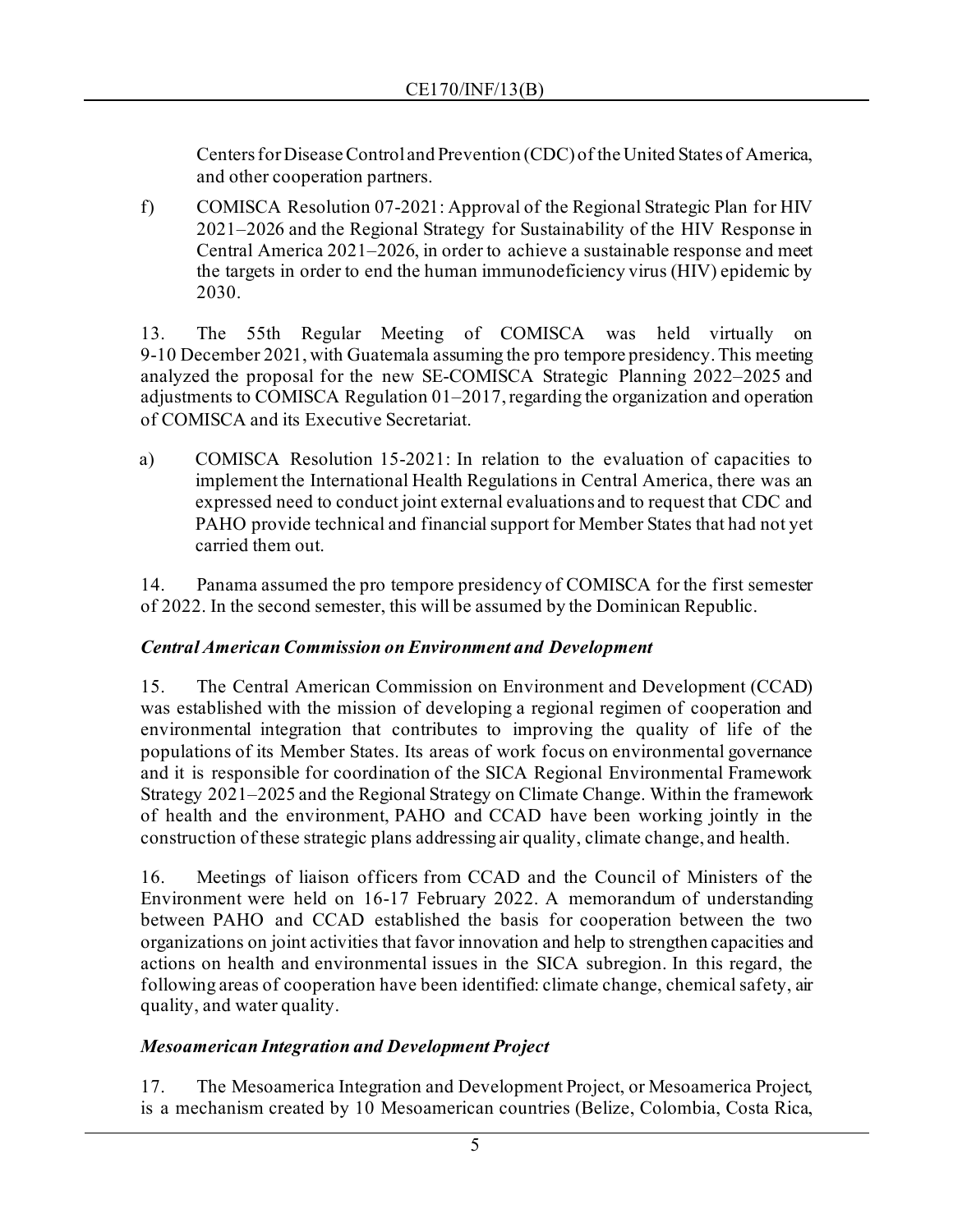Dominican Republic, El Salvador, Guatemala, Honduras, Mexico, Nicaragua, and Panama). Its purpose is to strengthen regional integration and promote economic and social development in the participating countries. The Mesoamerica Project operates through the joint work of the permanent presidency, held by Mexico, and the rotating semi-annual pro tempore presidencies of the other countries. The project was officially established by the presidents and heads of state and government at the Tenth Tuxtla Dialogue and Agreement Mechanism Summit (2008), focusing on two axes: one economic and the other social. The latter addresses public health, risk management, food safety, and housing issues, among others. El Salvador assumed the pro tempore presidency in the first semester of 2021, and Honduras in the second semester of the year. Nicaragua held the position during the first semester of 2022.

### *Executive Commission of the Mesoamerica Project*

18. The Executive Commission of the Mesoamerica Project is composed of the presidential commissioners and the commissioner designated by the Prime Minister of Belize. The primary functions of the Executive Commission are to ensure that the objectives of the Mesoamerica Project are met, to submit proposals to the governments, and to monitor Mesoamerica Project activities. The Commission is the political and administrative arm of the Executive Directorate.

19. In the first meeting of the Executive Committee in 2021, held virtually on 19 February, Colombia shared the country's experience on COVID-19 vaccination.

20. At the second meeting of the Executive Committee, held on 28 June 2021, the progress of actions carried out in the first semester was analyzed, and the 13th anniversary of the Mesoamerica Project was commemorated. The progress of cross-border agreements within the framework of the Regional Malaria Elimination Initiative was addressed. Honduras assumed the pro tempore presidency on 1 July 2021.

21. At the third meeting of the Executive Committee, held on 22 September 2021, Honduras presented details of a proposed cycle of sessions to exchange experiences of the secretariats and ministries of Health in the implementation of national COVID-19 vaccination plans and coordination of the Mesoamerican Network for Comprehensive Risk Management.

22. At the fourth meeting of the Executive Committee, held on 20 December 2021, the results of the second phase of the Healthy, Safe, and Sustainable Mobility project in the countries of the Mesoamerican Public Health System were presented, as well as the joint initiative with SE-COMISCA in relation to COVID-19 in Central America and Mexico.

## *Mesoamerican Public Health System*

23. The purpose of the Mesoamerican Public Health System (SMSP) is to respond to the main common challenges in public health and to strengthen national health systems through selected interventions and operational support provided by the Mesoamerican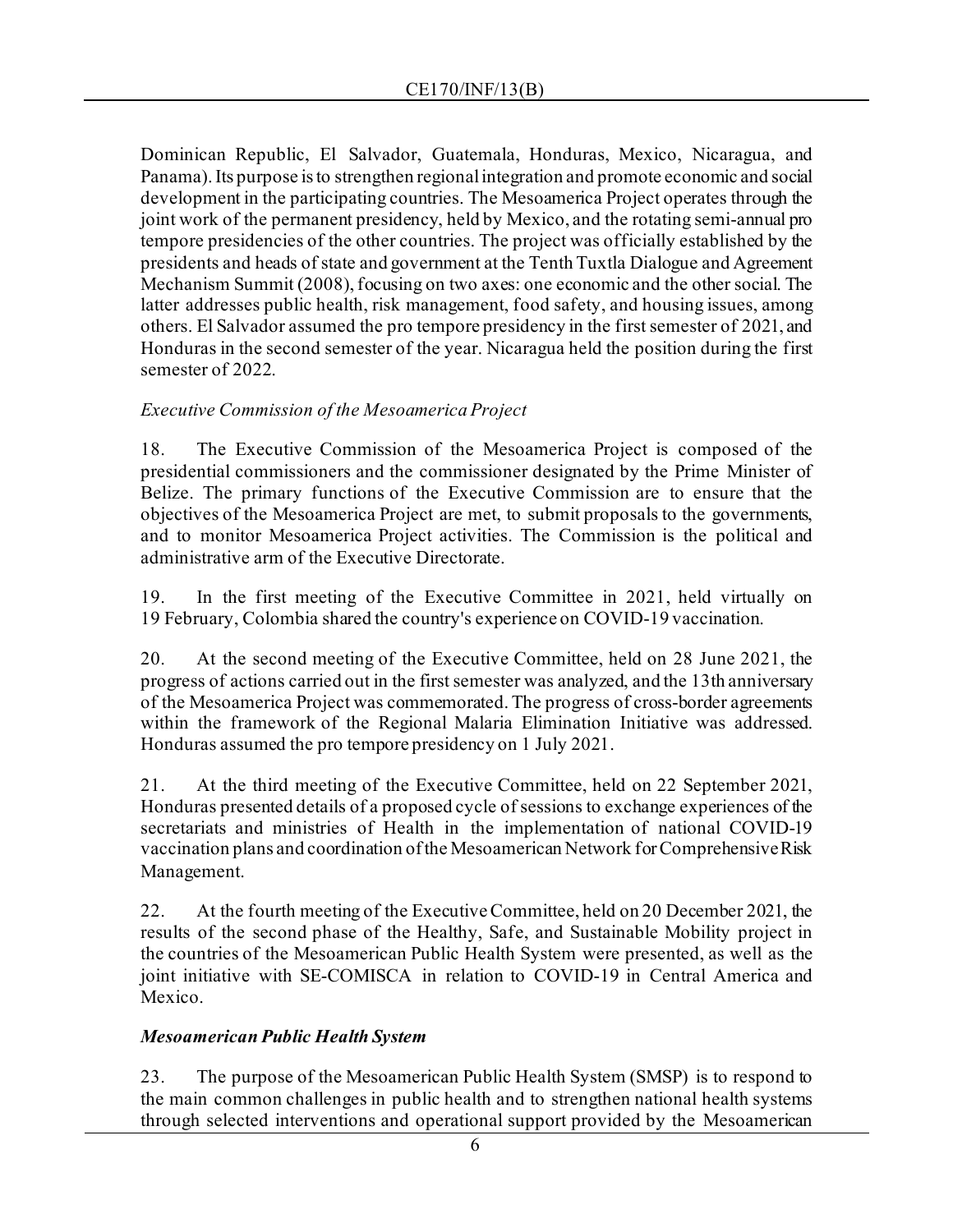Institute of Public Health. Priority has been given to work on health issues such as road safety and progress with the Regional Malaria Elimination Initiative in the Central American region, as well as support for governmental systems in the management of information on the COVID-19 pandemic. The latter issue prioritizes sharing information produced by PAHO and WHO to fight the pandemic.

24. On 20 October 2021, Mesoamerican countries and different entities that support health issues in Mesoamerica shared experiences on nationalCOVID-19 vaccination plans. Sessions were scheduled between the countries over three working days, with the aim of sharing experiences, good practices, and the measures adopted by the member countries of the Mesoamerican Public Health System and COMISCA.

### **South American Integration Entities**

### *Andean Community: Andean Health Agency-Hipólito Unanue Agreement*

25. In the Andean Integration System, the Andean Health Agency/Hipólito Unanue Agreement (ORAS-CONHU) acts as executive secretariat for the Meeting of Ministers of Health of the Andean Area (REMSAA). PAHO participates in these meetings as the technical advisory agency on health. An umbrella memorandum of understanding was signed between PAHO and ORAS-CONHU on 16 March 2017 and then extended in 2019. PAHO's Subregional Program for South America is the Organization's main interlocutor with ORAS-CONHU and, through its technical cooperation, supports the development and implementation of the recently approved strategic plan for health integration. The PAHO Strategic Plan 2020-2025 is in complete accordance with the ORAS-CONHU strategic plan for health integration for 2018-2022. The 39th meeting of REMSAA was held virtually on 11 June 2021. In this meeting, the Minister of Health of Chile handed over the pro tempore presidency to Ecuador.

- 26. Several resolutions were adopted at this meeting, including the following:
- a) Resolution REMSAA XXXIX/546, approving the formation of the Andean neonatal health working group, which is in charge of preparing a work plan on the subject for the Andean region.
- b) Resolution REMSAA XXXIX/547, approving the creation of the Andean Intersectoral Roundtable for Agreements against Health Inequalities, aimed at promoting the creation of a regional monitoring system with emphasis on reducing social inequalities in health.
- c) Resolution REMSAA XXXIX/548, which calls for strengthening mental health services by allocating more resources and facilitating access to these services for the population.
- d) Resolution REMSAA XXXIX/549, which approves amendments to the regulations governing the organization and functions of ORAS-CONHU in order to ensure that activities are carried out according to the new work system.
- e) Resolution REMSAA XXXIX/550, approving the procedure for hiring consultants.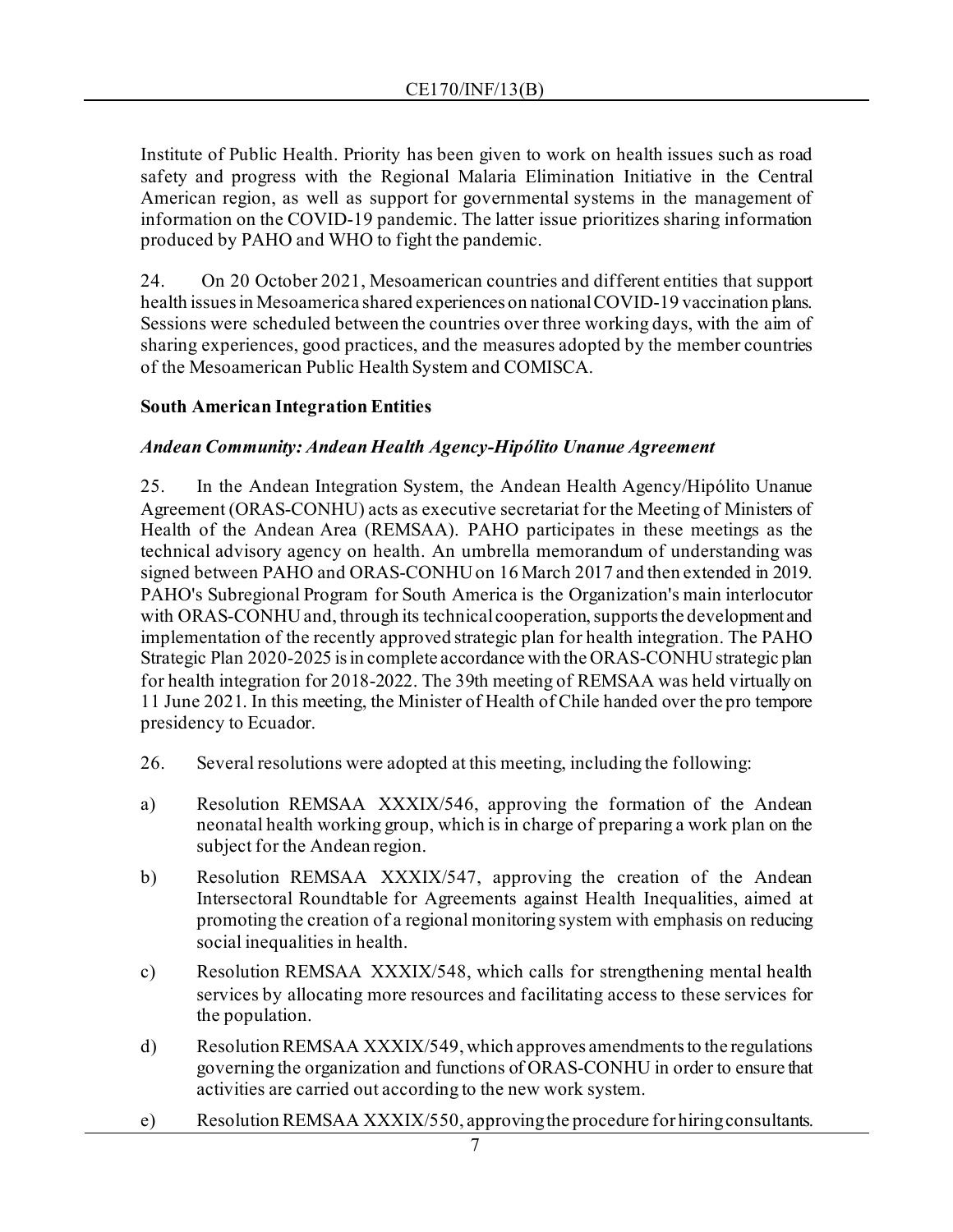f) Resolution REMSAA XXXIX/551, approving the 2020–2021 management reports and the audited 2020 report.

#### *Southern Common Market: Meeting of Health Ministers and Working Subgroup 11 "Health"*

27. The highest sectoral body in this area of cooperation is the Meeting of Health Ministers of the Southern Common Market (MERCOSUR), comprising Argentina, Brazil, Paraguay, and Uruguay. The other countries of South America are Associate States. The working subgroups are technical bodies made up of representatives of the States Parties to MERCOSUR. Their main objective is to formulate common regulations and harmonize national standards in the member countries in each area of jurisdiction. The main purpose of Working Subgroup 11 "Health" is to harmonize strategic policies linked with public health and align them with regional priorities, and to develop plans and programs of action for joint implementation.

28. An umbrella memorandum of understanding was signed between PAHO and MERCOSUR on 11 June 2015 and was renewed in 2019. New issues were included for which PAHO can provide technical cooperation. The PAHO Strategic Plan 2020-2025 is entirely coherent with the thematic areas defined in the memorandum of understanding. During the first semester of 2021, under the pro tempore presidency of Argentina, the 48th Meeting of Health Ministers of MERCOSUR was held virtually on 15 June. At the meeting, the pro tempore presidency was transferred to Brazil. Subsequently, on 19 November 2021, in Foz do Iguaçu (Brazil), the 49th Meeting of Health Ministers of MERCOSUR was held and the pro tempore presidency was transferred to Paraguay.

29. At the 48th Meeting of Health Ministers of MERCOSUR on 15 June 2021, the epidemiological status of the region in relation to COVID-19 was presented and the following statements were reviewed and approved:

- a) Declaration of the Health Ministers of MERCOSUR and the Plurinational State of Bolivia on the "Need to maintain active donation and transplantation of organs, tissues, and cells during the COVID-19 pandemic".
- b) Declaration of the Health Ministers of MERCOSUR and the Plurinational State of Bolivia on the "MERCOSUR Registry of Donation and Transplantation – DONASUR".
- c) Declaration of the Health Ministers of MERCOSUR and the Plurinational State of Bolivia on "Strengthening World Health Organization (WHO) preparedness and response to health emergencies".
- d) Declaration of interest of the Health Ministers of MERCOSUR and the Plurinational State of Bolivia in relation to the webinar on "Advances and challenges in addressing antimicrobial resistance in MERCOSUR".
- e) Declaration of the Health Ministers of MERCOSUR and the Plurinational State of Bolivia on the COVID-19 pandemic.